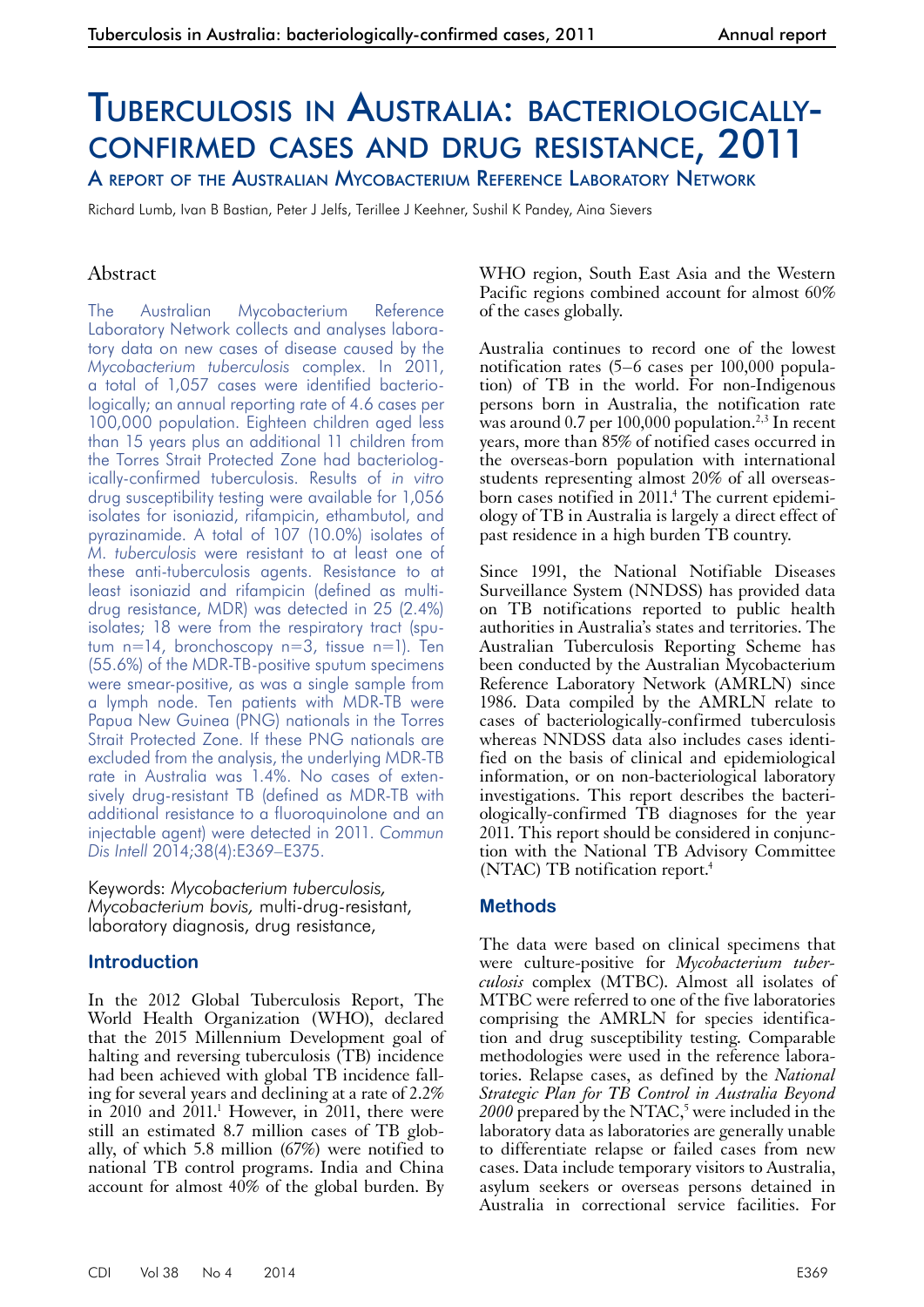each new bacteriologically-confirmed case, the following information was collected where available: demography: patient identifier, age, sex, HIV status and state of residence; specimen: type, site of collection, date of collection and microscopy result; isolate: *Mycobacterium* species and results of drug susceptibility testing, nucleic acid amplification testing results; and for drug resistant isolates: patient country of origin, and history of previous TB treatment, to determine whether resistance was initial or acquired. Data from contributing laboratories were submitted in standard format to the AMRLN coordinator for collation and analysis. Duplicate entries (indicated by identical patient identifier and date of birth) were deleted prior to analysis. Where more than one jurisdiction reported data for the same patient, the earlier collection date was used for including the result. Rates were calculated using mid-year estimates of the population for 2011 supplied by the Australian Bureau of Statistics.<sup>6</sup> For each case, the nature of the first clinical specimen that yielded an isolate of MTBC was used to record the nominal site of disease. Culture-positive specimens collected at bronchoscopy or by gastric lavage were counted as pulmonary disease. Patients with isolates recovered from multiple sites were counted as pulmonary disease (the most important category for public health purposes) if a sputum, bronchoscopy, or lung biopsy specimen was culture positive. Drug resistance among new cases (proxy for primary resistance) was defined as the presence of resistant isolates of *M. tuberculosis* in patients who, in response to direct questioning, denied having received any prior anti-TB treatment (for more than 1 month) and, in countries where adequate documentation was available, for whom there was no evidence of such a history.<sup>7</sup> Drug resistance among previously treated cases (proxy for acquired resistance) was defined as the presence of resistant

isolates of *M. tuberculosis* in cases who, in response to direct questioning, report having been treated for 1 month or more or, in countries where adequate documentation was available, for whom there was evidence of such a history.<sup>7</sup> For 2009 onwards, the AMRLN has been requested by NTAC to provide laboratory data on bacteriologically confirmed isolation of *M. bovis* (bacille Calmette Guérin) (BCG).

## **Results**

There were 1,057 bacteriologically-confirmed cases of tuberculosis in 2011 (Figure 1), representing an annual rate of 4.6 cases per  $100,000$  population. State-specific reporting rates varied from 2.5 (Tasmania) to 12.5 (Northern Territory) cases per 100,000 population (Table 1).

#### **Figure 1: Comparison between tuberculosis notifications and laboratory data, Australia, 1990 to 2011**



|                              |              | 2011 | $2010*$      |      | 2009* |      |              | 2008* |
|------------------------------|--------------|------|--------------|------|-------|------|--------------|-------|
| <b>State or territory</b>    | $\mathsf{n}$ | Rate | $\mathsf{n}$ | Rate | n     | Rate | $\mathsf{n}$ | Rate  |
| New South Wales <sup>t</sup> | 384          | 4.9  | 370          | 4.9  | 409   | 5.5  | 327          | 4.5   |
| Northern Territory           | 30           | 12.5 | 23           | 10.0 | 24    | 10.9 | 25           | 11.4  |
| Queensland                   | 194          | 4.2  | 166          | 3.7  | 153   | 3.4  | 111          | 2.6   |
| South Australia              | 57           | 3.4  | 52           | 3.2  | 51    | 3.1  | 49           | 3.1   |
| Tasmania                     | 13           | 2.5  | 9            | 1.8  |       | 1.4  | 3            | 0.6   |
| Victoria                     | 280          | 4.9  | 344          | 6.2  | 331   | 6.1  | 299          | 5.6   |
| Western Australia            | 99           | 3.9  | 87           | 3.8  | 87    | 3.9  | 72           | 3.3   |
| Total                        | 1.057        | 4.6  | 1.051        | 4.7  | 1.062 | 4.9  | 886          | 4.1   |

#### **Table 1: Bacteriologically confirmed cases of tuberculosis and rate per 100,000 population, Australia, 2009 to 2011, by state or territory**

Data from previous reports of the Australian Mycobacterium Reference Laboratory Network.

† Data from the Australian Capital Territory are included with those from New South Wales.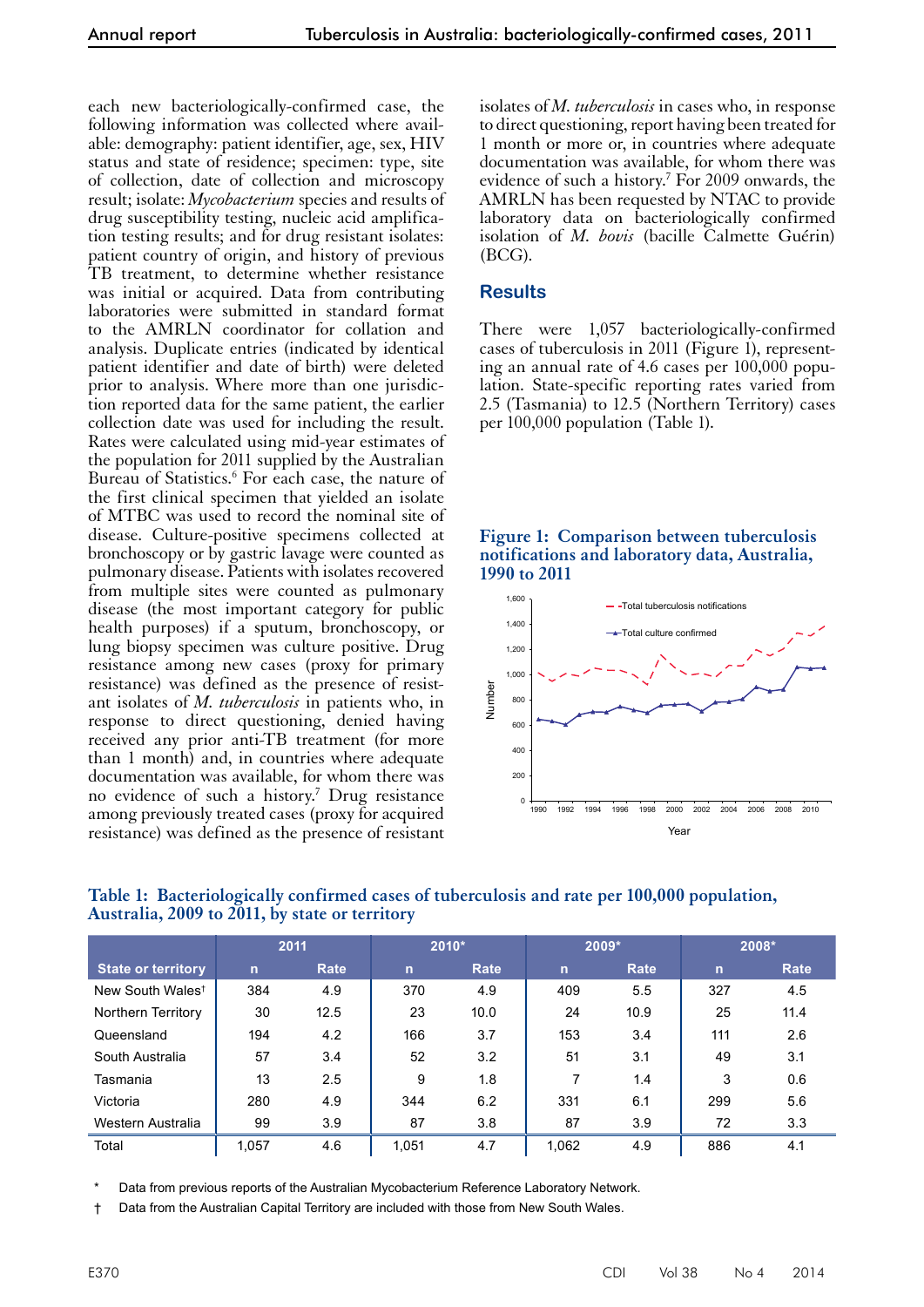#### **Causative organism**

Almost all isolates were identified as *M. tuberculosis* (n=1053), the remaining isolates being *M. bovis*  (n=2), *M. africanum* (n=1), and *M. orygis* (formerly known as the 'Oryx' bacillus;  $(n=1)$ . In addition, a total of 24 *M. bovis* (BCG) were isolated from clinical samples.

#### **Distribution by sex, age and site of disease**

The site of disease was dependent upon age and sex. Complete information for sex and age was available for 1,055 patients; 455 (43.1%) were from females, 600 (56.9%) were from males, and sex was not recorded for 2 cases. The overall M:F ratio was 1.3:1. For respiratory isolates, the M:F ratio was 1.5:1. For TB lymphadenitis, the M:F ratio was 1.1:1. For males, there were 2 distinct peak age groups in bacteriologically-confirmed rates: 13.5 cases of TB per 100,000 population at 25–29 years and a 2nd peak in elderly males aged more than 84 years (more than 11.5 cases of TB per 100,000 population). The age distribution of female cases was similar, with 11.6 bacteriologically-confirmed TB cases per 100,000 population for the 25–29 year age group and a lower rate of 4.6 for women more than 84 years of age. The predominant culture-positive respiratory specimen was sputum (n=497), a further 148 were obtained from bronchoscopy, 11 from lung biopsies and 7 lung/nasogastric aspirates (Table 2). Sixty pleural specimens (32 fluid, 28 biopsy/tissue) were culture positive. The most commonly encountered

#### **Table 2: Site of specimens that were smear– and culture-positive for Mycobacterium tuberculosis complex, Australia, 2011**

|                     | $N^*$ | <b>Smear</b><br>positive | $\%$ |
|---------------------|-------|--------------------------|------|
| Sputum              | 497   | 247                      | 49.6 |
| Bronchoscopy        | 148   | 37                       | 25.0 |
| Lymph node          | 205   | 44                       | 21.5 |
| Pleural             | 60    | 4 <sup>†</sup>           | 6.7  |
| Genitourinary       | 18    | ŧ                        |      |
| Bone/joint          | 31    | ŧ                        |      |
| Peritoneal          | 24    | ŧ                        |      |
| Skin                | 3     | ‡                        |      |
| Cerebrospinal fluid | 2     |                          |      |

- Based on specimens that reported a microscopy result and excludes (i) microscopy not performed or (ii) result unknown.
- † Two pleural tissues and 2 pleural fluids were smear positive.
- ‡ Percentage of specimens smear positive not calculated due to the small number of cases.

extrapulmonary culture-positive specimen was lymph tissue ( $n=205$ ) followed by pleural ( $n=60$ ), bone/joint (n=34), genitourinary tract (n=18), and peritoneal (n=23)

Twenty-nine children aged under 15 years (male n=17, female n=12) had bacteriologically-confirmed tuberculosis (sputum n=15, gastric aspirate  $n=4$ , bronchoscopy  $n=2$ , lymph node  $n=5$ , and a single isolate each from a hip aspirate, tuberculoma of the brain, and tissue (site unknown)). Four respiratory specimens, a lymph node, hip aspirate, and a brain tuberculoma were smear positive. Eleven children (male  $n=6$ , female  $n=5$ ) from the Torres Strait Protected Zone (TSPZ) were bacteriologically confirmed for TB (sputum  $n=7$ , gastric aspirate  $n=2$ , and an isolate each from lymph node and hip aspirate). Drug resistance was identified in children from the TSPZ, including MDR (n=1) and resistance to streptomycin and isoniazid (n=1).

#### **Association with HIV**

The AMRLN database recorded the HIV status of only 102 (9.6%) patients. No patient was identified as being HIV-seropositive.

#### **Microscopy**

Microscopy was available for 1,036 (98.0%) of the bacteriologically-confirmed cases in 2011. Microscopy was not performed on 7 specimens and no result was provided for the remaining 14 specimens. For specimens recording a smear result, 247 of 497 (49.7%) sputum and 37 of 148 (25.0%) bronchoscopy specimens were smear posi- tive (Table 2). Of 60 pleural specimens (23 biopsy and 37 fluids) that were culture-positive for *M. tuberculosis* and reported a microscopy result, 2 fluids and 2 tissue samples were smear positive. Lymph node specimens were smear positive in only 44 of 205 (21.5%) cases.

#### **Drug susceptibility testing**

The five Australian Mycobacterium Reference laboratories are using the same automated liquid culture system for drug susceptibility testing (MGIT960) and using WHO guidelines for breakpoint drug concentrations (streptomycin 1.0  $\mu$ g/ ml; isoniazid 0.1  $\mu$ g/ml; rifampicin 1.0  $\mu$ g/ml; eth-<br>ambutol 5.0  $\mu$ g/ml, and pyrazinamide 100  $\mu$ g/ml).

Results of *in vitro* drug susceptibility testing were available for all but 1 isolate  $(1,056/1,057)$  for isoniazid, rifampicin, ethambutol, and pyrazinamide Table 3). One other isolate did not have a pyrazinamide result recorded. A total of 107 (10.0%) *M. tuberculosis* isolates were resistant to at least one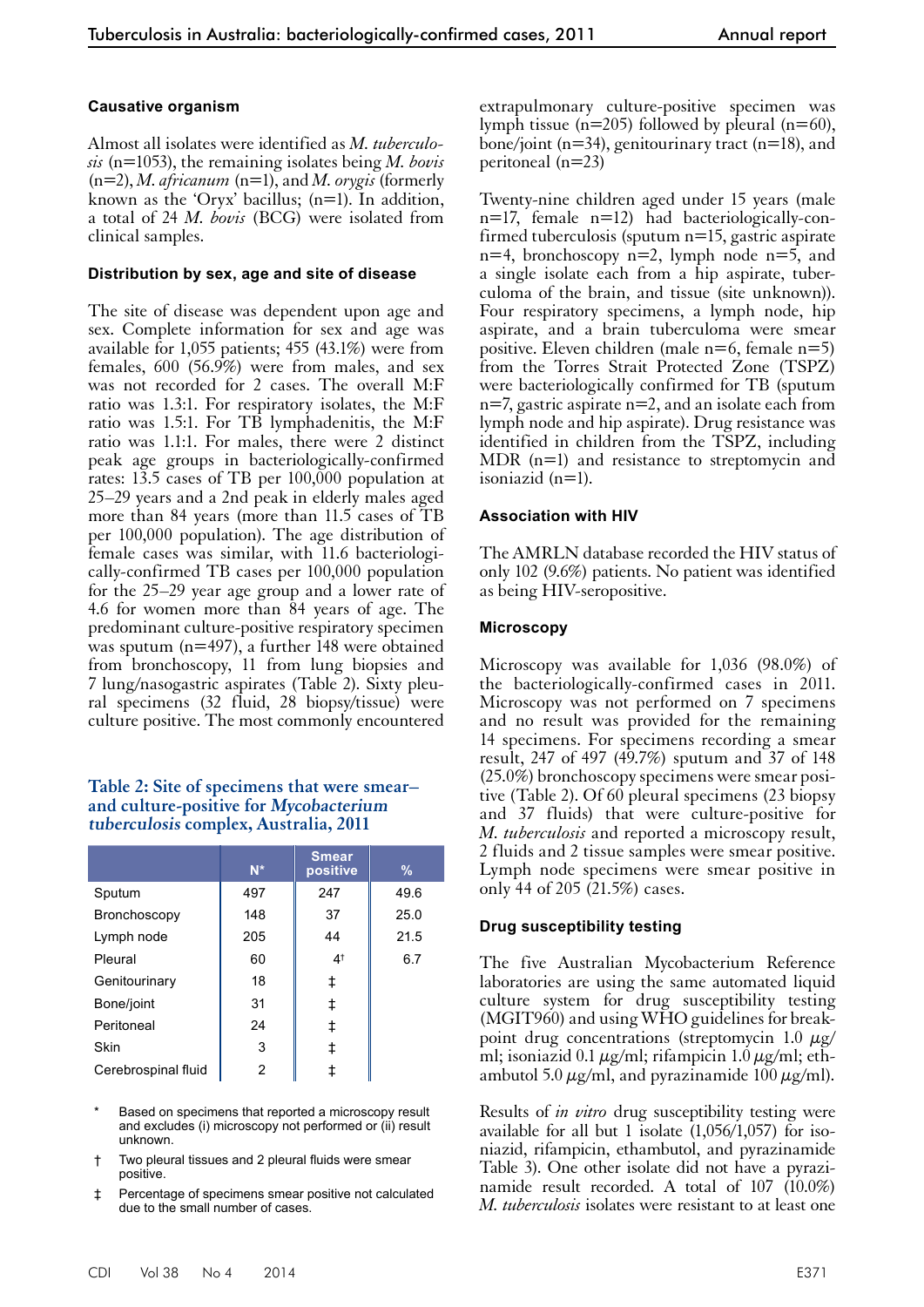of these first-line anti-TB drugs. Resistance to at least isoniazid and rifampicin (defined as MDR) was detected in 25 (2.4%) isolates. All of the MDR isolates were *M. tuberculosis* (Table 4). Of the 25 MDR-TB isolates, 18 were from the respiratory tract (sputum  $n=14$ , bronchoscopy  $n=3$ , tissue  $n=1$ ). Isolates of MDR-TB were obtained from lymph node (n=7) also. Importantly, 10 sputum specimens from MDR-TB cases were smear positive.

A pyrazinamide result was missing from a single isolate and 2 *M. bovis* isolates were not included in the pyrazinamide analysis.

|                        | 2011  |
|------------------------|-------|
| DST not completed      | 1     |
| Fully susceptible      | 941   |
| Any resistance         |       |
| S                      | 58    |
| Η                      | 101   |
| $\mathsf{R}$           | 26    |
| E                      | 5     |
| Z                      | 13    |
| <b>Mono resistance</b> | (59)  |
| S                      | 9     |
| H                      | 45    |
| $\mathsf{R}$           | 1     |
| E                      | 0     |
| Z                      | 4     |
| <b>MDR-TB</b>          | (25)  |
| <b>HR</b>              | 3     |
| <b>HRE</b>             | 1     |
| <b>HRZ</b>             | 1     |
| <b>HREZ</b>            | 0     |
| <b>SHR</b>             | 13    |
| <b>SHRE</b>            | 1     |
| <b>SHRZ</b>            | 3     |
| <b>SHREZ</b>           | 3     |
| <b>XDR-TB</b>          | (0)   |
|                        | 0     |
| Poly resistance        | (31)  |
| <b>SH</b>              | 30    |
| HZ                     | 1     |
| <b>Total isolates</b>  | 1,057 |

## **Table 3: Drug resistance profiles, 2011**

The streptomycin result was included for this table.

 $H =$  isoniazid,  $R =$  rifampicin,  $E =$  ethambutol,  $Z =$  pyrazinamide, XDR-TB = extensively drug-resistant tuberculosis plus resistance to fluoroquinolone and an injectable agent

| Resistance pattern<br>standard drugs)*                                                                                                                                                                                        | 2011          | 2010 | 2009     | 2008 | <b>Z007</b>     | 2006          | 2005          | 2004        | 2003 | 2002        | 2001          | 2000     | 1999            | 1998 | 1997                          | 1996    | 1995             |
|-------------------------------------------------------------------------------------------------------------------------------------------------------------------------------------------------------------------------------|---------------|------|----------|------|-----------------|---------------|---------------|-------------|------|-------------|---------------|----------|-----------------|------|-------------------------------|---------|------------------|
| H+R only                                                                                                                                                                                                                      | $\frac{6}{5}$ | ₽    | 21       | S    | $\frac{6}{5}$   | $\frac{6}{5}$ | ഥ             |             |      | ∞           | ∞             | ო        | $\mathbf{\sim}$ | N    | ဖ                             | S       | ო                |
| $H+R+E$                                                                                                                                                                                                                       |               |      |          | ო    | c<br>ч          |               |               | c           |      |             |               |          |                 |      |                               |         |                  |
| $H+R+Z$                                                                                                                                                                                                                       |               | ≌    |          |      | LO              |               |               |             |      |             | ო             |          |                 |      |                               |         |                  |
| 1+R+E+Z                                                                                                                                                                                                                       |               |      | ↘        | ю    |                 | ഥ             | ო             | N           |      | Ν           |               |          |                 |      | $\scriptstyle\mathtt{N}$      |         |                  |
| XDR-TB                                                                                                                                                                                                                        |               |      |          |      |                 | $\circ$       | $\circ$       |             |      | $\circ$     | $\circ$       | 0        |                 | 0    | ¢<br>$\overline{\phantom{a}}$ | $\circ$ | $\circ$          |
| [otal (n)                                                                                                                                                                                                                     | 25            | 37   | 31       | ភ    | $\overline{24}$ | 22            | $\tilde{c}$   | $\tilde{a}$ |      | $\tilde{c}$ | $\frac{1}{2}$ | $\infty$ |                 | ဖ    | $\dot{4}$                     | 10      | ما ∥             |
| Total (%)                                                                                                                                                                                                                     | 24            | 3.5  | 0.<br>2. | 2.4  | $\frac{8}{2}$   | $\frac{4}{2}$ | $\frac{5}{1}$ | 1.5         | ၀့   | 17          | $\frac{6}{1}$ | ٥.       | 5 O             | ္ပီ  | $\frac{6}{1}$                 | 2.0     | $\overline{0.7}$ |
| The second continuous continuous continuous continuous continuous continuous continuous continuous continuous continuous continuous continuous continuous continuous continuous continuous continuous continuous continuous c |               |      |          |      |                 |               |               |             |      |             |               |          |                 |      |                               |         |                  |

**Table 4: Drug resistance patterns in multi-drug resistant strains of tuberculosis, Australia 1995 to 2011**

Table 4: Drug resistance patterns in multi-drug resistant strains of tuberculosis, Australia 1995 to 2011

The streptomycin result was not considered for this table. The streptomycin result was not considered for this table.

isoniazid, R = rifampicin, E = ethambutol, Z = pyrazinamide, XDR-TB = extensively drug-resistant tuberculosis plus resistance to fluoroquinolone and an injectable agent H = isoniazid, R = rifampicin, E = ethambutol, Z = pyrazinamide, XDR-TB = extensively drug-resistant tuberculosis plus resistance to fluoroquinolone and an injectable agent.  $\frac{1}{1}$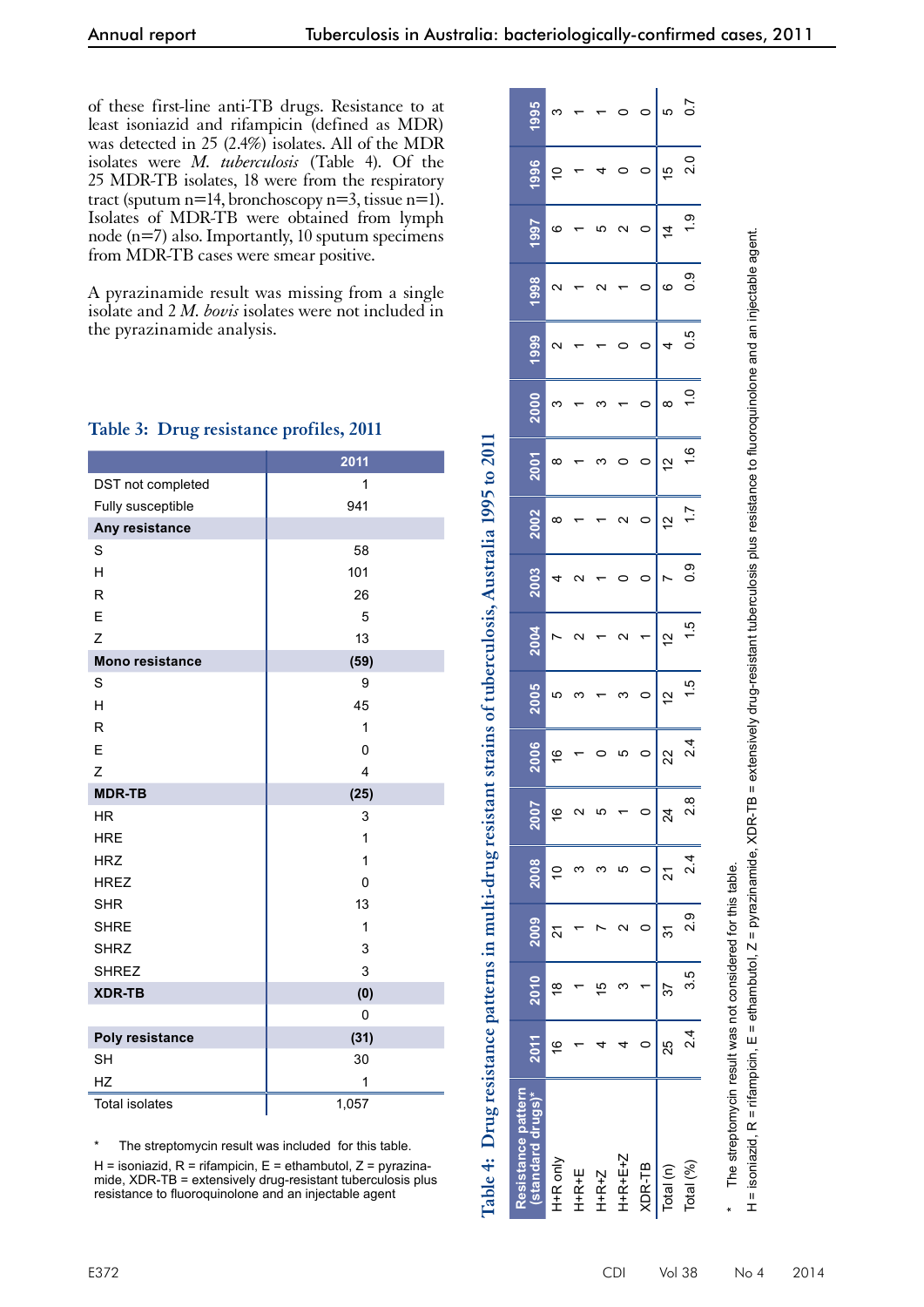Ten patients with MDR-TB were Papua New Guinea (PNG) nationals from the TSPZ, and these patients access health services in the outer TSPZ. Of the 9 TSPZ patients with pulmonary TB, seven were smear positive. The impact of MDR-TB cases from the TSPZ has lifted the proportion of MDR-TB cases above the 0.5%–2.0% range (Figure 2). In 2011, 2.4% of all isolates were MDR-TB, but only 1.4% when the TSPZ isolates were excluded. When the TSPZ isolates were excluded, 15 MDR-TB cases were documented from patients born overseas but living in Australia. The 15 MDRTB patients originated from: India (n=3), Nepal (n=2), and single cases from Bangladesh, China, Ethiopia, Indonesia, Iraq, South Africa, South Korea, Sudan, Vietnam, and Zimbabwe. No Australianborn patients were identified with MDR-TB. No pre- XDR-TB (MDR-TB with additional resistance of quinolone or injectable but not both) or XDR-TB cases were reported in 2011.

#### **Figure 2: Percentage of multi-drug-resistant tuberculosis in Australia: the impact of multidrug-resistant tuberculosis cases in Papua New Guinea nationals from the Torres Strait Protected Zone**



Mono-resistance to isoniazid was detected in 45 isolates; mono-resistance to rifampicin (n=1), and pyrazinamide (n=4) were also detected. One hundred and one isolates demonstrated resistance to isoniazid at a concentration of 0.1 mg/L. Of these, 25 (24.8%) demonstrated resistance to isoniazid at the higher level of 0.4 mg/L. Among MDR-TB strains, 6/25 (24.0%) demonstrated isoniazid resistance at the higher concentration  $(0.4 \text{ mg/L})$ . Forty-one  $(38.7\%)$  of 106 specimens culture-positive for drug resistant strains, including 36 of 64 (56.3%) sputum or bronchoscopy specimens, were smear-positive for acid-fast bacilli.

The 2 *M. bovis* isolates that are inherently resistant to pyrazinamide, were not included in the pyrazinamide analysis.

Results of testing for streptomycin were available for 380 of 1,056 (40.0%) isolates with 61 demonstrating resistance to at least streptomycin; 9 had mono-resistance, 30 were resistant to streptomycin and isoniazid, and 19 of 20 MDR-TB strains reporting a streptomycin result were also streptomycin-resistant.

#### **New or previously treated cases, and country of birth**

Of the 106 *M. tuberculosis* isolates resistant to at least one of the standard drugs, 63 (59.4%) were from new cases, 4 (3.8%) from previously treated cases, and no information was available on the remaining 39 cases. Two were Australian-born and the remaining 104 were overseas-born. The 104 overseas-born persons with drug resistant disease were from 25 countries; most frequently from India (n=27), Papua New Guinea (including Torres Strait Islands–PNG) (n=21), Vietnam  $(n=13)$ , Nepal  $(n=5)$  and The Philippines  $(n=5)$ .

### **Isolation of** *Mycobacterium bovis* **(bacille Calmette Guérin)**

There were 24 isolations of *M. bovis* (BCG) in 2011. Ten were cultured from children aged 5 years or under (4 males; 6 females). Nine isolations were from the vaccination site or axilla, and there was a single isolation from an axillary lymph node. Nine adult males (age range: 63–83 years) had *M. bovis* (BCG) isolated from urine as did a single woman (aged 50 years). In addition, one male aged 68 years had *M. bovis* (BCG) isolated from blood. Three patients had no age or source of isolate documented.

# **Discussion**

The detection of 1,057 laboratory-confirmed cases of TB in 2011 represented 4.6 cases per 100,000 population. In previous AMRLN reports, for the years 2000–2010, the average rate per 100,000 population was  $4.6$  with a range  $3.6$  (2002) to 4.9 (2009). As expected, the 1,385 cases notified to the NNDSS in 2011 was higher than the 1,057 (76.4%) cases of bacteriologically confirmed TB.4 The most frequent reasons postulated for the extra cases reported in the NNDSS include diagnosis of childhood and extrapulmonary TB based on clinical, radiological and epidemiological information, and submission of extrapulmonary samples in formalin precluding bacteriological investigation. In the past decade, the proportion of notifications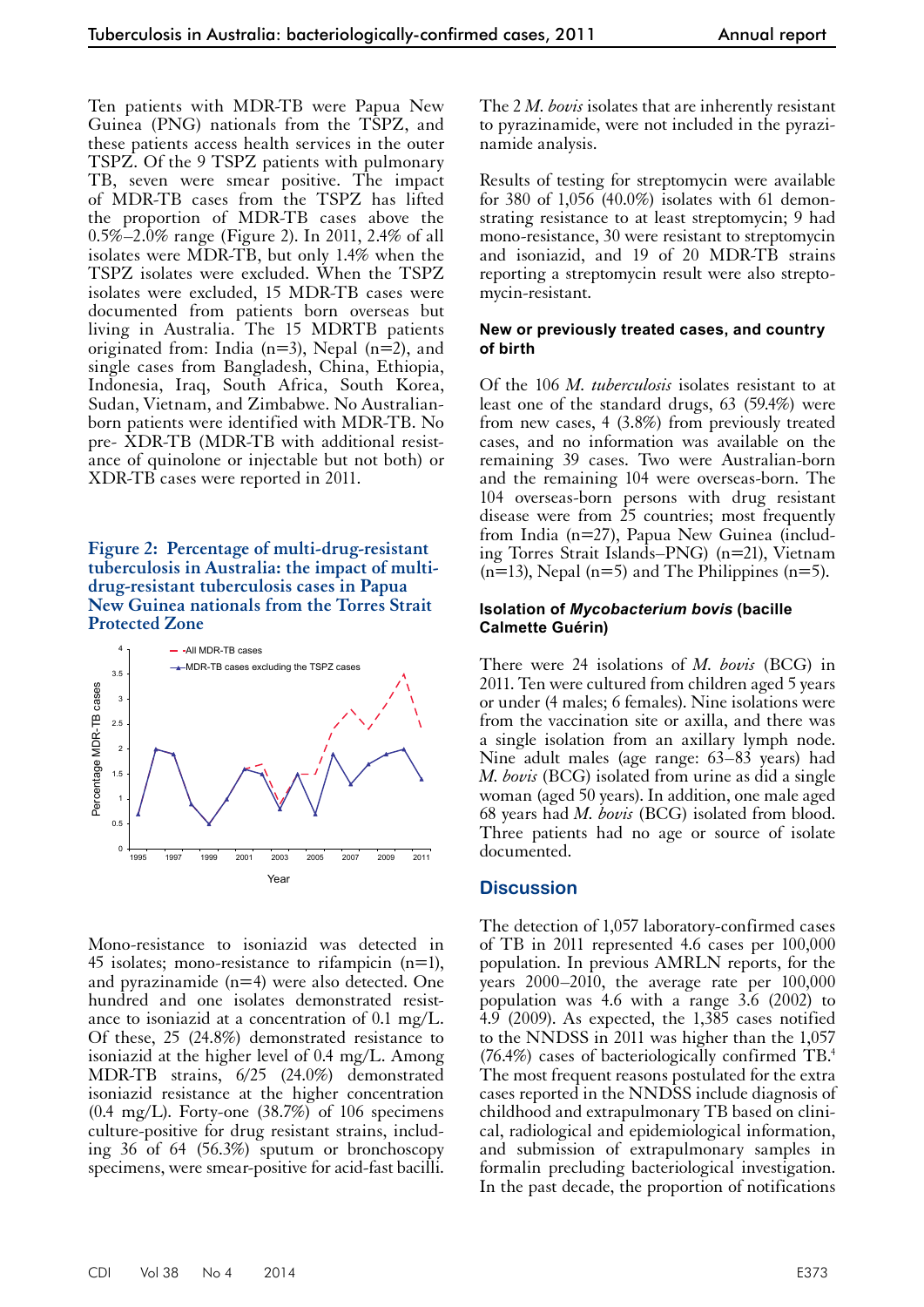confirmed by culture has been consistently within a range of 70%–80% of total NNDSS notifications (see previous AMRLN reports).

Importantly, there is little evidence of active transmission occurring to children within Australia. However, laboratory testing has a lower diagnostic yield in children and so laboratory-confirmed cases may not be sufficiently sensitive to detect low level transmission within this patient group.

MDR-TB remains at a consistently low level. Since the AMRLN began preparing annual reports in 1985, the proportion of patients with MDR-TB has stayed within a range of 0.5%–2.0%. Since 2000 however, the influence of MDR-TB cases occurring in PNG nationals moving within the TSPZ has pushed the percentage above 2%. In 2011, when the 10 TSPZ isolates are included, the MDR-TB rate was 2.4%. When the 10 TSPZ isolates were excluded, the proportion of MDR-TB isolates was 1.4%. All MDR-TB cases documented in 2011 were from persons born overseas; no Australian-born persons were diagnosed with MDR-TB.

For 2011, the indicated country of birth for 62 cases was Papua New Guinea; of these, at least 50 were from the TSPZ. Papua New Guinea is facing a national TB emergency.8 In the WHO Western Pacific Region, the country ranks second in terms of estimated TB incidence, first in estimated HIVsero-positive TB, and third in terms of estimated prevalence. The 2012 WHO global report documented an estimated incidence of 346 cases per 100,000 population and a prevalence of 534 per 100,000 population.<sup>1</sup> The AMRLN data showed that  $13/62$  (21.0%) cases were children less than 15 years of age and 35/62 (56.5%) cases were aged less than 30 years. Although the AMRLN data are small and patient selection bias is likely, there is clear evidence of active transmission occurring in communities, including transmission of drugresistant TB.

For 2011, the WHO estimated that the MDR-TB rate in PNG among new cases was 4.9% and 23% among retreatment cases.<sup>1</sup> A drug resistance surveillance study is underway in PNG employing Xpert MTB/rifampicin for primary screening. This survey will provide invaluable guidance on the extent of rifampicin-resistant TB in PNG to inform the response of the PNG National TB Control Program, international organisations and donors (Dr Sushil Pandey: personal communication).

# **Acknowledgements**

The Australian Mycobacterium Reference Laboratory Network comprises the Mycobacterium Reference Laboratories at the following facilities:

- SA Pathology, Adelaide, South Australia
- Pathology Services, Herston Hospitals Com-<br>plex, Herston, Queensland
- Victorian Infectious Diseases Reference Labo- ratory, North Melbourne, Victoria
- PathWest Laboratory Medicine WA, Queen Elizabeth II Medical Centre, Nedlands, West- ern Australia
- Institute of Clinical Pathology and Medi- cal Research, Westmead Hospital, Westmead, New South Wales.

Additional information and support from Mr Christopher Lowbridge, Dr Ral Antic, Dr Vicki Krause, Ms Lynne Brown, Dr Christopher Coulter and Dr Justin Waring is gratefully acknowledged.

# **Author details**

Richard Lumb<sup>1</sup> Ivan Bastian<sup>1</sup> Peter Jelfs<sup>2</sup> Terillee Keehner<sup>3</sup> Sushil Pandey4 Aina Sievers<sup>5</sup>

- 1. Microbiology and Infectious Diseases Directorate, SA Pathology, Adelaide, South Australia
- 2. Institute of Clinical Pathology and Medical Research, Westmead Hospital, Westmead, New South Wales
- 3. PathWest Laboratory Medicine WA, Queen Elizabeth II Medical Centre, Nedlands, Western Australia
- 4. Queensland Health Pathology Services, Herston Hospitals Complex, Herston, Queensland
- 5. Victorian Infectious Diseases Reference Laboratory, North Melbourne, Victoria

Corresponding author: Mr Richard Lumb, Mycobacterium Reference Laboratory and WHO Supranational TB Reference Laboratory, Microbiology and Infectious Diseases, SA Pathology, Adelaide, South Australia, PO Box 14, Rundle Mall, ADELAIDE SA 5000. Telephone: +61 8 8222 3579. Facsimile: +61 8 8222 3543. Email: [richard.lumb2@health.](mailto:richard.lumb2@health.sa.gov.au) [sa.gov.au](mailto:richard.lumb2@health.sa.gov.au)

## **References**

- World Health Organization. Global tuberculosis control: WHO report 2012. Geneva: World Health Organization WHO/HTM/TB/2012.6.
- 2. Barry C, Waring J, Stapledon R, and the National Tuberculosis Advisory Committee, for the Communicable Diseases Network Australia. Tuberculosis notifications in Australia, 2008 and 2009. *Commun Dis Intell* 2013;36(1):82–94.
- 3. Barry C, Waring J, Stapledon R, and the National Tuberculosis Advisory Committee, for the Communicable Diseases Network Australia. Tuberculosis notifications in Australia, 2010. *Commun Dis Intell* 2013;38(1):E36– E48.
- 4. Bareja C, Waring J, Stapledon R, Toms C, Douglas P, and the National Tuberculosis Advisory Committee for the Communicable Diseases Network Australia. Tuberculosis notifications in Australia, 2011. *Commun Dis Intell* 2014;38(4):E356–E368.